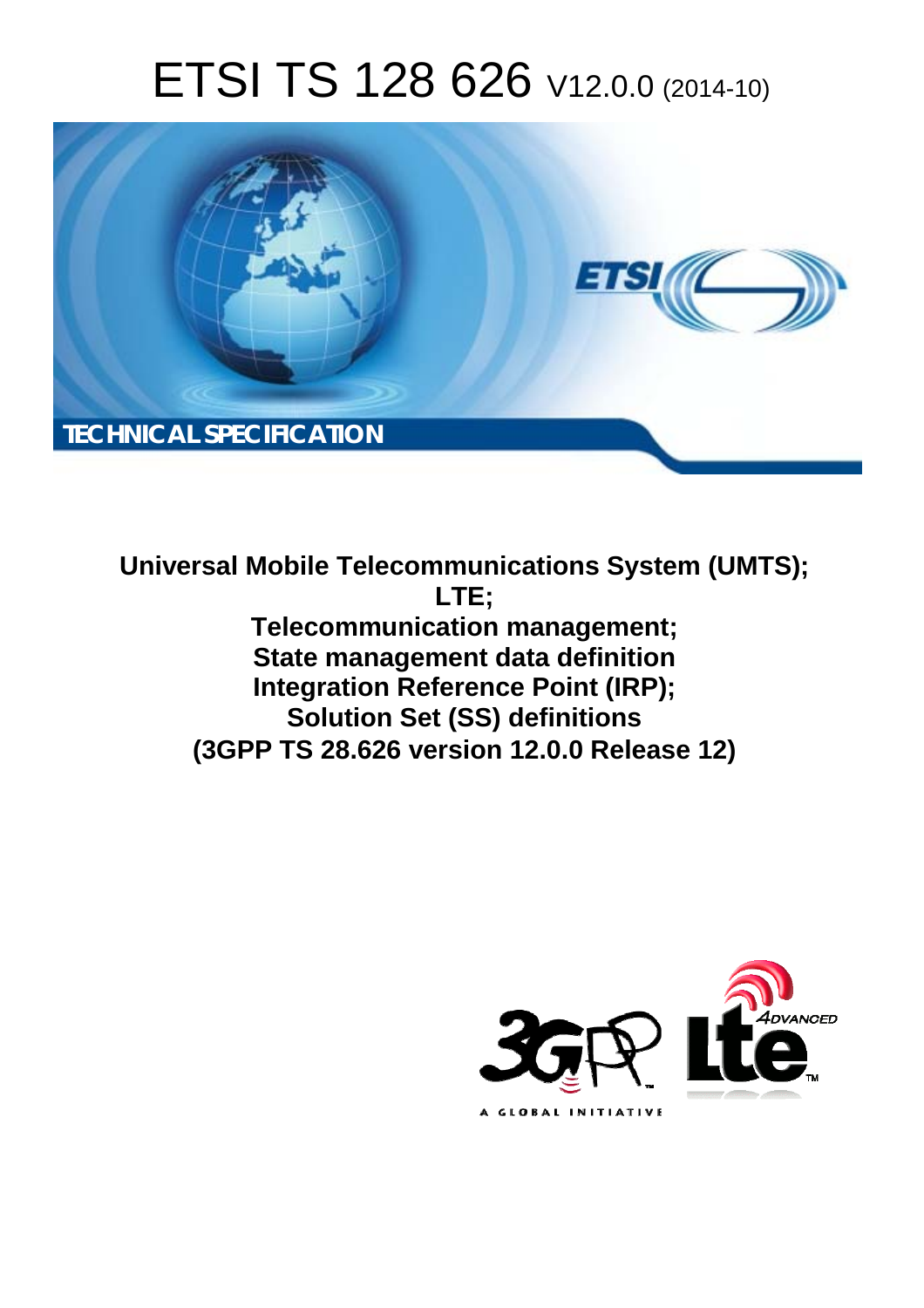Reference RTS/TSGS-0528626vc00

> Keywords LTE,UMTS

#### *ETSI*

#### 650 Route des Lucioles F-06921 Sophia Antipolis Cedex - FRANCE

Tel.: +33 4 92 94 42 00 Fax: +33 4 93 65 47 16

Siret N° 348 623 562 00017 - NAF 742 C Association à but non lucratif enregistrée à la Sous-Préfecture de Grasse (06) N° 7803/88

#### *Important notice*

The present document can be downloaded from: [http://www.etsi.org](http://www.etsi.org/)

The present document may be made available in electronic versions and/or in print. The content of any electronic and/or print versions of the present document shall not be modified without the prior written authorization of ETSI. In case of any existing or perceived difference in contents between such versions and/or in print, the only prevailing document is the print of the Portable Document Format (PDF) version kept on a specific network drive within ETSI Secretariat.

Users of the present document should be aware that the document may be subject to revision or change of status. Information on the current status of this and other ETSI documents is available at <http://portal.etsi.org/tb/status/status.asp>

If you find errors in the present document, please send your comment to one of the following services: [http://portal.etsi.org/chaircor/ETSI\\_support.asp](http://portal.etsi.org/chaircor/ETSI_support.asp)

#### *Copyright Notification*

No part may be reproduced or utilized in any form or by any means, electronic or mechanical, including photocopying and microfilm except as authorized by written permission of ETSI.

The content of the PDF version shall not be modified without the written authorization of ETSI. The copyright and the foregoing restriction extend to reproduction in all media.

> © European Telecommunications Standards Institute 2014. All rights reserved.

**DECT**TM, **PLUGTESTS**TM, **UMTS**TM and the ETSI logo are Trade Marks of ETSI registered for the benefit of its Members. **3GPP**TM and **LTE**™ are Trade Marks of ETSI registered for the benefit of its Members and of the 3GPP Organizational Partners.

**GSM**® and the GSM logo are Trade Marks registered and owned by the GSM Association.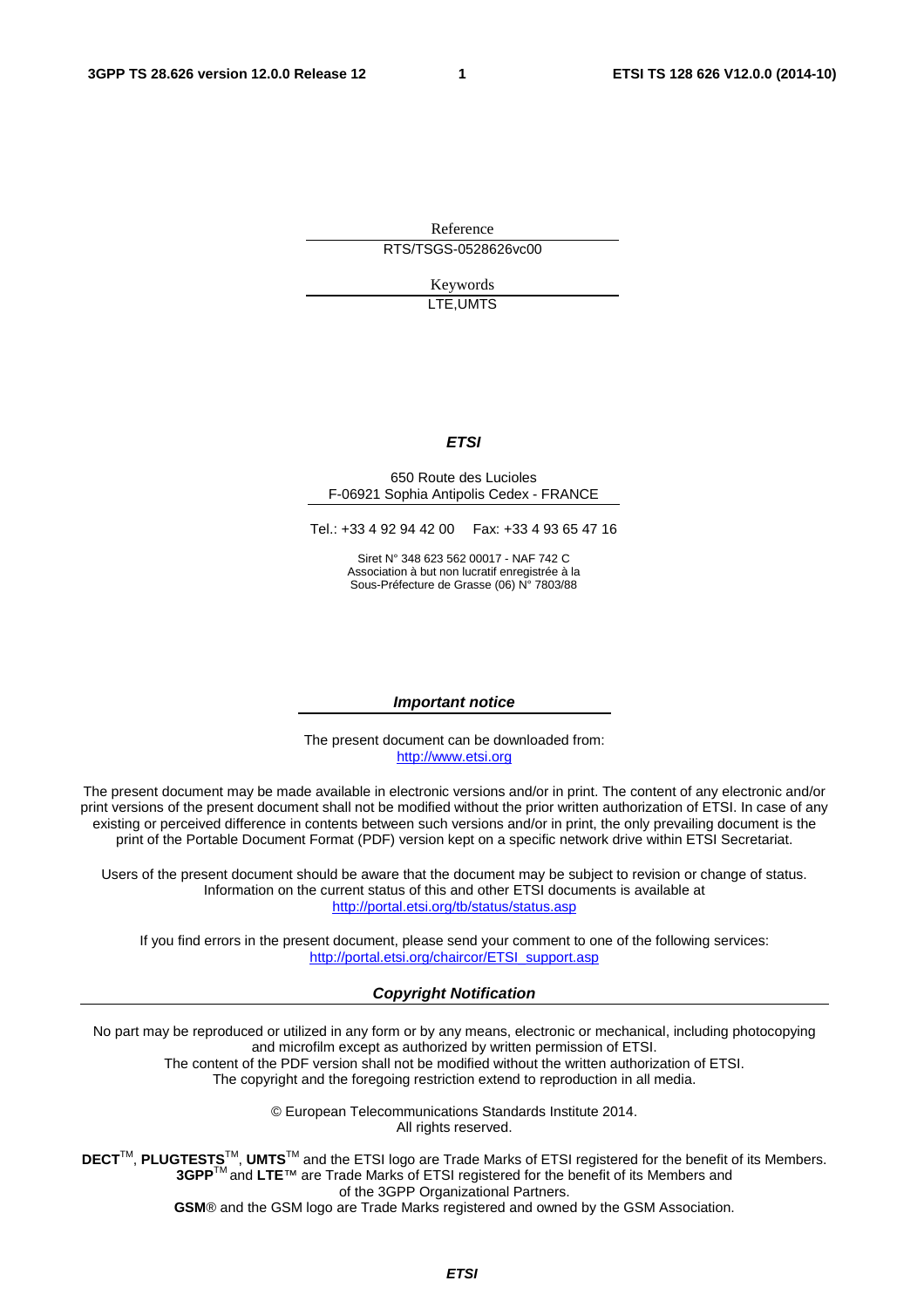#### Intellectual Property Rights

IPRs essential or potentially essential to the present document may have been declared to ETSI. The information pertaining to these essential IPRs, if any, is publicly available for **ETSI members and non-members**, and can be found in ETSI SR 000 314: *"Intellectual Property Rights (IPRs); Essential, or potentially Essential, IPRs notified to ETSI in respect of ETSI standards"*, which is available from the ETSI Secretariat. Latest updates are available on the ETSI Web server [\(http://ipr.etsi.org\)](http://webapp.etsi.org/IPR/home.asp).

Pursuant to the ETSI IPR Policy, no investigation, including IPR searches, has been carried out by ETSI. No guarantee can be given as to the existence of other IPRs not referenced in ETSI SR 000 314 (or the updates on the ETSI Web server) which are, or may be, or may become, essential to the present document.

#### Foreword

This Technical Specification (TS) has been produced by ETSI 3rd Generation Partnership Project (3GPP).

The present document may refer to technical specifications or reports using their 3GPP identities, UMTS identities or GSM identities. These should be interpreted as being references to the corresponding ETSI deliverables.

The cross reference between GSM, UMTS, 3GPP and ETSI identities can be found under [http://webapp.etsi.org/key/queryform.asp.](http://webapp.etsi.org/key/queryform.asp)

### Modal verbs terminology

In the present document "**shall**", "**shall not**", "**should**", "**should not**", "**may**", "**may not**", "**need**", "**need not**", "**will**", "**will not**", "**can**" and "**cannot**" are to be interpreted as described in clause 3.2 of the [ETSI Drafting Rules](http://portal.etsi.org/Help/editHelp!/Howtostart/ETSIDraftingRules.aspx) (Verbal forms for the expression of provisions).

"**must**" and "**must not**" are **NOT** allowed in ETSI deliverables except when used in direct citation.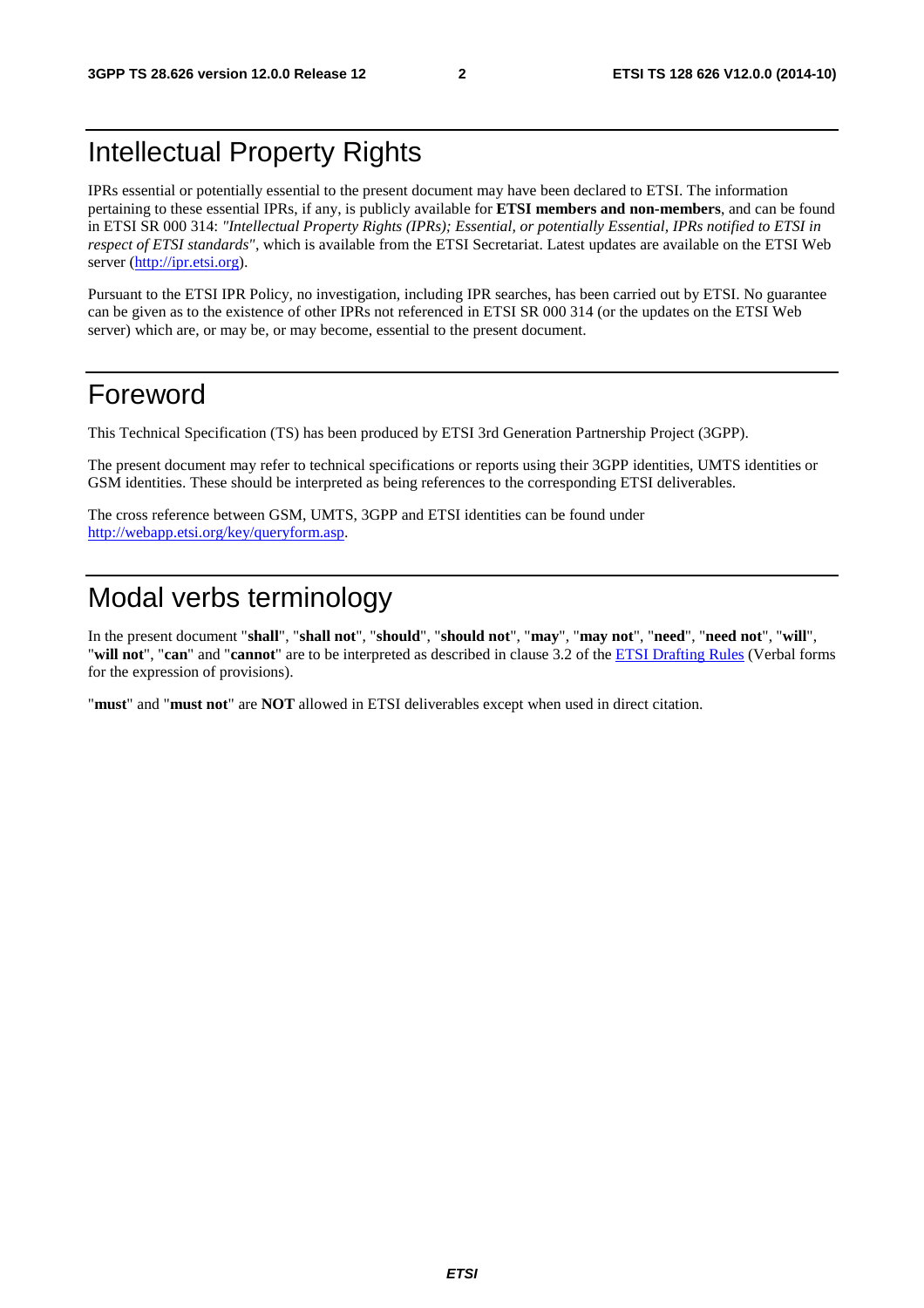$\mathbf{3}$ 

# Contents

| 1                                       |  |  |  |  |  |
|-----------------------------------------|--|--|--|--|--|
| $\overline{2}$                          |  |  |  |  |  |
| 3<br>3.1<br>3.2                         |  |  |  |  |  |
| $\overline{4}$                          |  |  |  |  |  |
| <b>Annex A (normative):</b>             |  |  |  |  |  |
| A.1                                     |  |  |  |  |  |
| A.1.1                                   |  |  |  |  |  |
| A.2<br>A.2.1<br>A.2.2                   |  |  |  |  |  |
| A.3<br>A.3.1<br>A.3.2<br>A.3.3<br>A.3.4 |  |  |  |  |  |
| <b>Annex B</b> (normative):             |  |  |  |  |  |
| B.0                                     |  |  |  |  |  |
| B.1<br>B.1.0<br>B.1.1                   |  |  |  |  |  |
| B.2                                     |  |  |  |  |  |
| B.3<br><b>B.3.1</b><br><b>B.3.2</b>     |  |  |  |  |  |
| <b>Annex C</b> (Informative):           |  |  |  |  |  |
|                                         |  |  |  |  |  |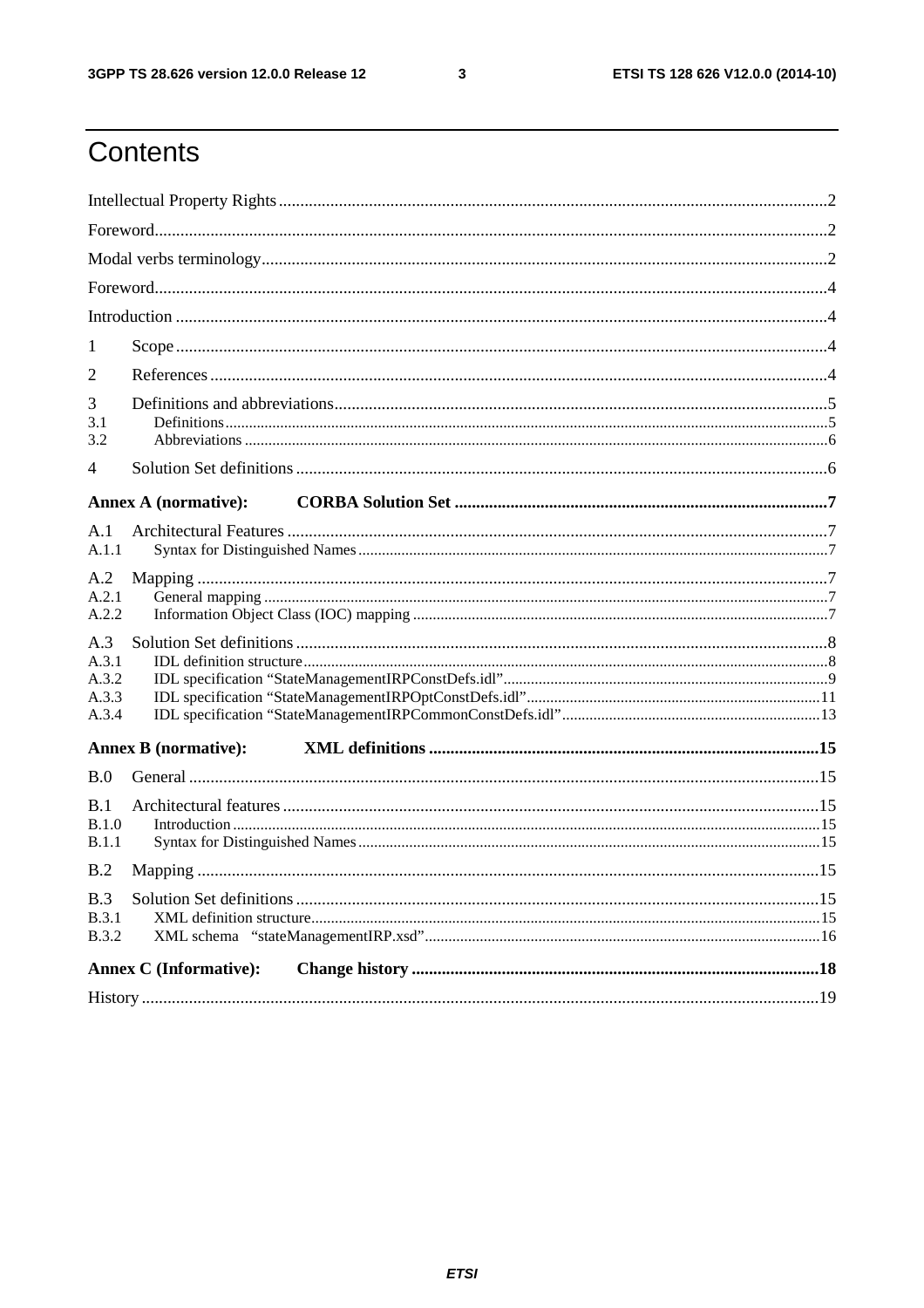#### Foreword

This Technical Specification (TS) has been produced by the 3<sup>rd</sup> Generation Partnership Project (3GPP).

The contents of the present document are subject to continuing work within the TSG and may change following formal TSG approval. Should the TSG modify the contents of the present document, it will be re-released by the TSG with an identifying change of release date and an increase in version number as follows:

Version x.y.z

where:

- x the first digit:
	- 1 presented to TSG for information;
	- 2 presented to TSG for approval;
	- 3 or greater indicates TSG approved document under change control.
- y the second digit is incremented for all changes of substance, i.e. technical enhancements, corrections, updates, etc.
- z the third digit is incremented when editorial only changes have been incorporated in the document.

#### Introduction

The present document is part of a TS-family covering the 3<sup>rd</sup> Generation Partnership Project; Technical Specification Group Services and System Aspects; Telecommunication management; as identified below:

28.624 State Management Data Definition Integration Reference Point (IRP); Requirements

28.625 State Management Data Definition Integration Reference Point (IRP); Information Service (IS)

**28.626 State Management Data Definition Integration Reference Point (IRP); Solution Set (SS) definitions** 

#### 1 Scope

The present document specifies the Solution Set (SS) definitions for the IRP whose semantics is specified in State Management Data Definition IRP: Information Service (IS) (3GPP TS 28.625 [2]).

This Solution Set definitions specification is related to 3GPP TS 28.625 V12.0.X.

#### 2 References

The following documents contain provisions, which, through reference in this text, constitute provisions of the present document.

- References are either specific (identified by date of publication, edition number, version number, etc.) or non-specific.
- For a specific reference, subsequent revisions do not apply.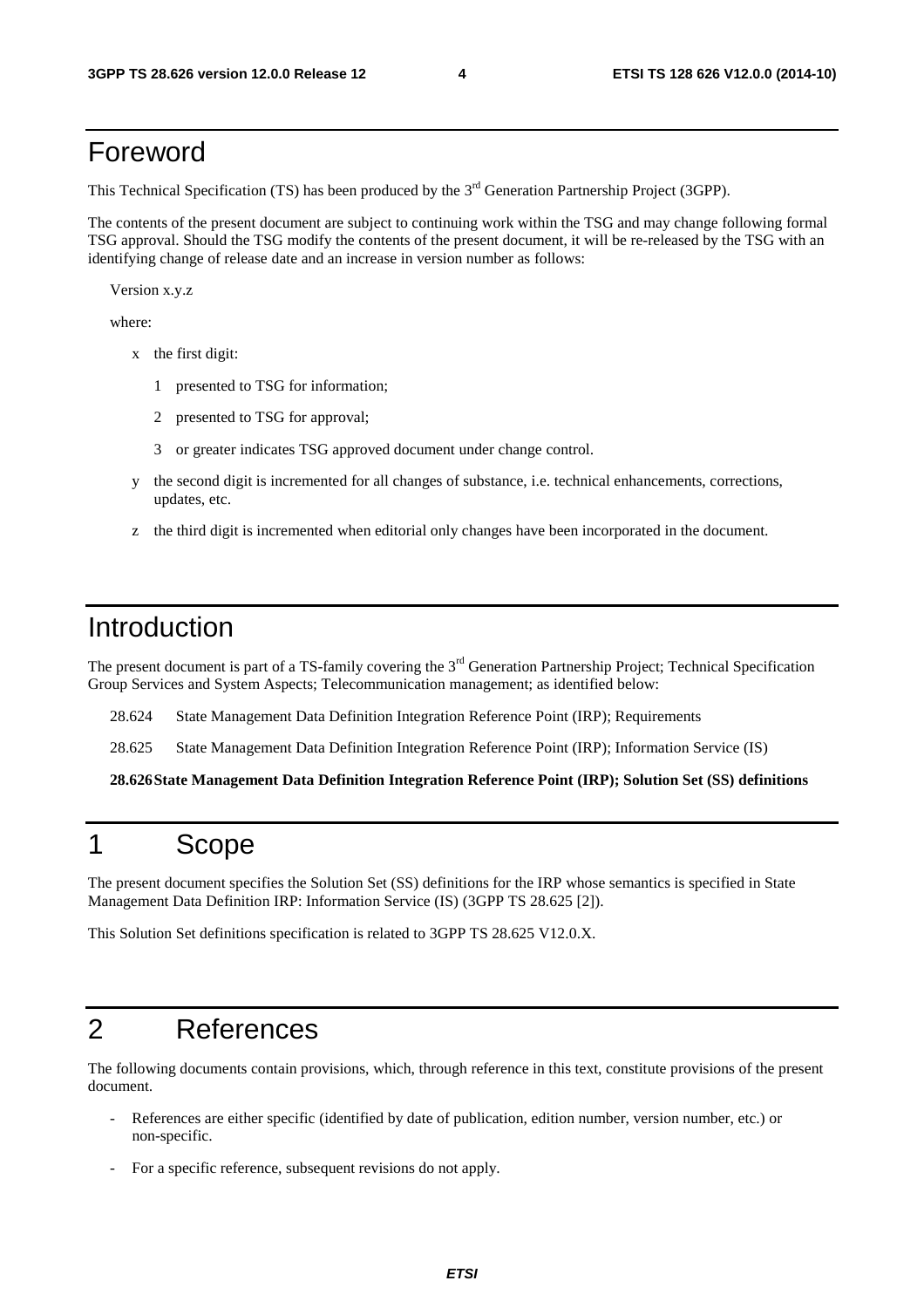- For a non-specific reference, the latest version applies. In the case of a reference to a 3GPP document (including a GSM document), a non-specific reference implicitly refers to the latest version of that document *in the same Release as the present document*.
- [1] 3GPP TS 28.623: "Generic Network Resource Model (NRM) Integration Reference Point (IRP); Solution Set (SS) definitions".
- [2] 3GPP TS 28.625: "Telecommunication management; State Management Data Definition Integration Reference Point (IRP): Information Service (IS)".
- [3] ITU-T Recommendation X.721: "Information technology Open Systems Interconnection Structure of management information: Definition of management information".
- [4] ITU-T Recommendation M.3100: "Generic network information model".
- [5] 3GPP TS 32.612: "Telecommunication management; Configuration Management (CM); Bulk CM Integration Reference Point (IRP); Information Service (IS)".
- [6] 3GPP TS 32.616: "Telecommunication management; Configuration Management (CM); Bulk CM Integration Reference Point (IRP); Solution Set (SS) definitions".
- [7] W3C REC-xml11-20060816: "Extensible Markup Language (XML) 1.1 (Second Edition)".
- [8] Void.
- [9] W3C XML Schema Definition Language (XSD) 1.1 Part 1: Structures..
- [10] W3C XML Schema Definition Language (XSD) 1.1 Part 2: Datatypes.
- [11] W3C REC-xml-names-20060816: "Namespaces in XML 1.1 (Second Edition)".
- [12] ITU-T Recommendation X.721: "Information technology Open Systems Interconnection Structure of management information: Definition of management information".
- [13] 3GPP TS 32.300: "Telecommunication management; Configuration Management (CM); Name convention for Managed Objects".

#### 3 Definitions and abbreviations

#### 3.1 Definitions

For the purposes of the present document, the terms and definitions defined in 3GPP TS 32.672 [2] apply, and the following XML terms and definitions apply:

**XML file:** See definition of [1].

**XML document:** See definition of [1].

**XML declaration:** See definition of [1].

**XML element:** See definition of [1].

**empty XML element:** See definition of [1].

**XML content (of an XML element):** See definition of [1].

**XML start-tag:** See definition of [1].

**XML end-tag:** See definition of [1].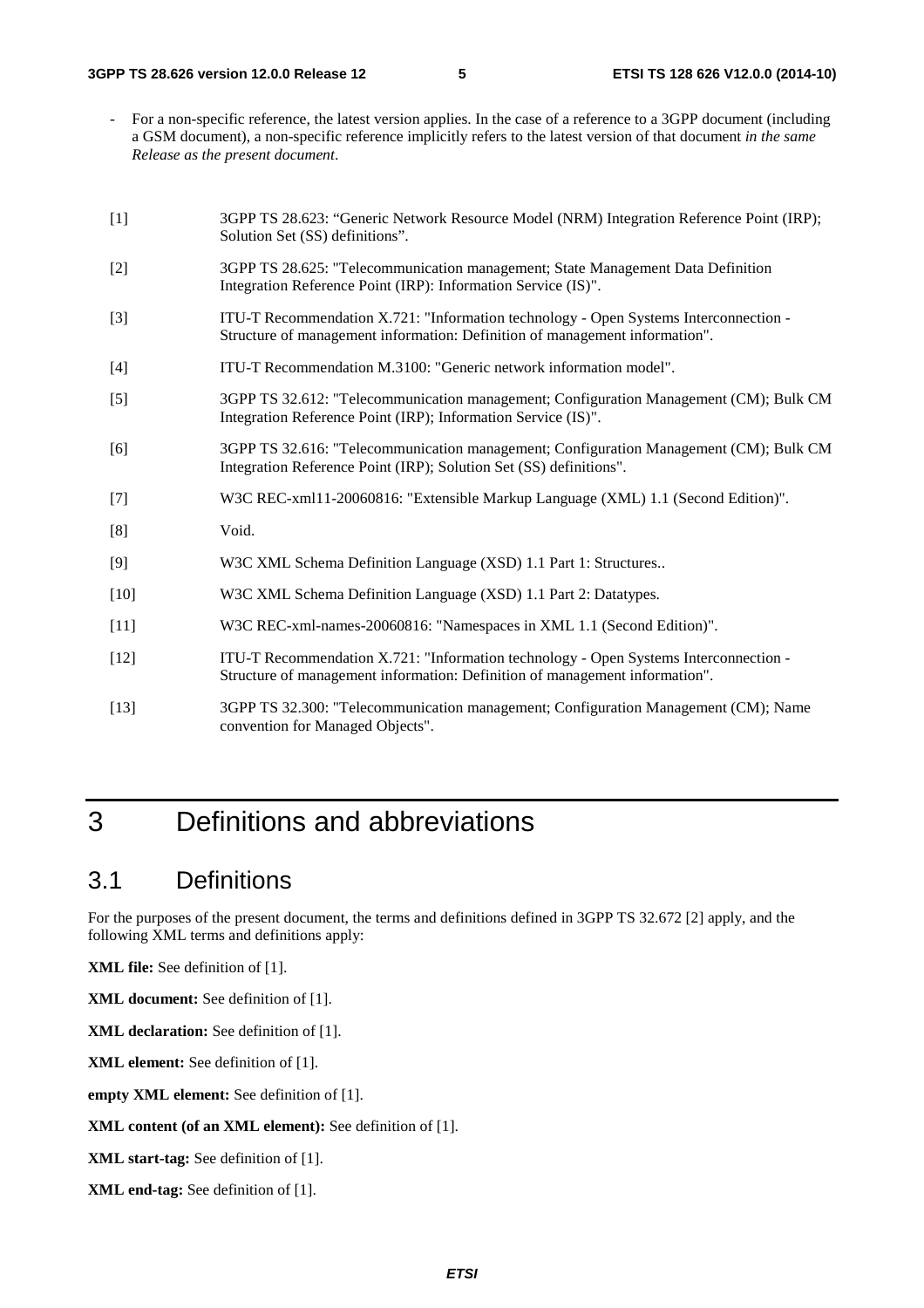**XML empty-element tag:** See definition of [1].

**XML attribute specification:** See definition of [1].

**DTD:** See definition of [1].

**XML schema:** See definition of [1].

**XML namespace:** See definition of [1].

**XML complex type:** See definition of [1].

**XML element type:** See definition of [1].

#### 3.2 Abbreviations

For the purposes of the present document, the following abbreviations apply:

| CM <sub></sub> | <b>Configuration Management</b>            |
|----------------|--------------------------------------------|
| <b>CORBA</b>   | Common Object Request Broker Architecture  |
| <b>DTD</b>     | Document Type Definition                   |
| <b>EDGE</b>    | <b>Enhanced Data for GSM Evolution</b>     |
| <b>GERAN</b>   | <b>GSM/EDGE Radio Access Network</b>       |
| <b>GSM</b>     | Global System for Mobile communication     |
| <b>IDL</b>     | Interface Definition Language              |
| <b>TOC</b>     | <b>Information Object Class</b>            |
| <b>IRP</b>     | <b>Integration Reference Point</b>         |
| <b>IS</b>      | <b>Information Service</b>                 |
| <b>NE</b>      | Network Element                            |
| <b>NRM</b>     | Network Resource Model                     |
| OMG            | <b>Object Management Group</b>             |
| SS.            | <b>Solution Set</b>                        |
| <b>UMTS</b>    | Universal Mobile Telecommunications System |
| <b>UTRAN</b>   | Universal Terrestrial Radio Access Network |
| <b>XML</b>     | eXtensible Markup Language                 |
|                |                                            |

# 4 Solution Set definitions

This specification defines the following 3GPP State Management Data Definition IRP Solution Set definitions:

- 3GPP State Management Data Definition IRP CORBA SS (Annex A)
- 3GPP State Management Data Definition IRP XML definitions (Annex B)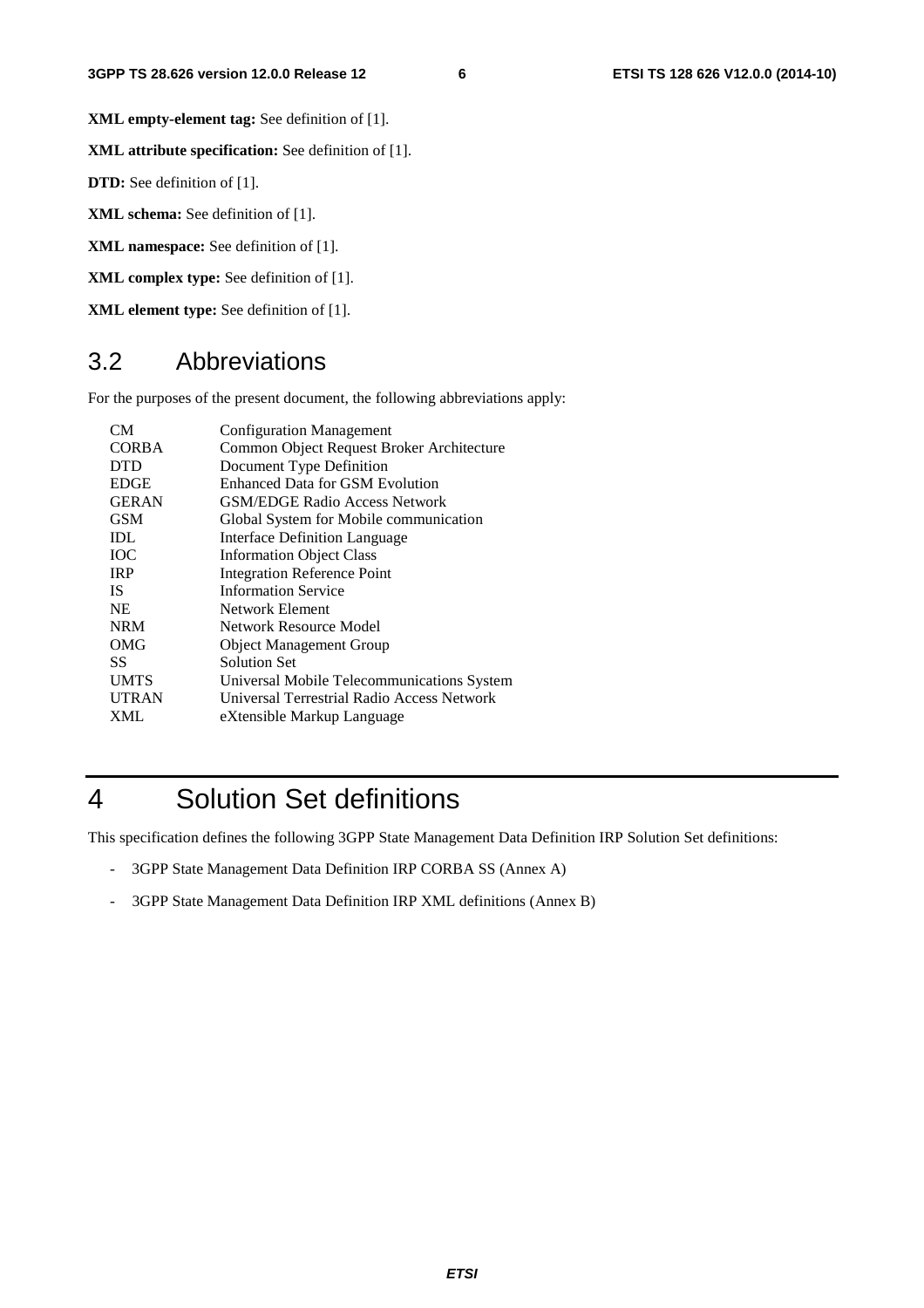### Annex A (normative): CORBA Solution Set

### A.1 Architectural Features

The overall architectural feature of State Management Data Definition IRP is specified in 3GPP TS 28.625 [2].

This clause specifies features that are specific to the CORBA SS.

#### A.1.1 Syntax for Distinguished Names

The syntax of a Distinguished Name is defined in 3GPP TS 32.300 [13].

# A.2 Mapping

#### A.2.1 General mapping

None.

### A.2.2 Information Object Class (IOC) mapping

Table 1 provides the mapping of the information object classes defined in the IS of the State Management IRP [2] to the equivalent of this CORBA Solution Set.

#### **Table 1: Mapping of IOCs**

| <b>IOCs defined in State Management Data Definition</b><br><b>IRP IS [2]</b> | <b>CORBA SS Method</b>                                              |
|------------------------------------------------------------------------------|---------------------------------------------------------------------|
| StateManagementEntity                                                        | No mapping applicable for this < <archetype>&gt; class.</archetype> |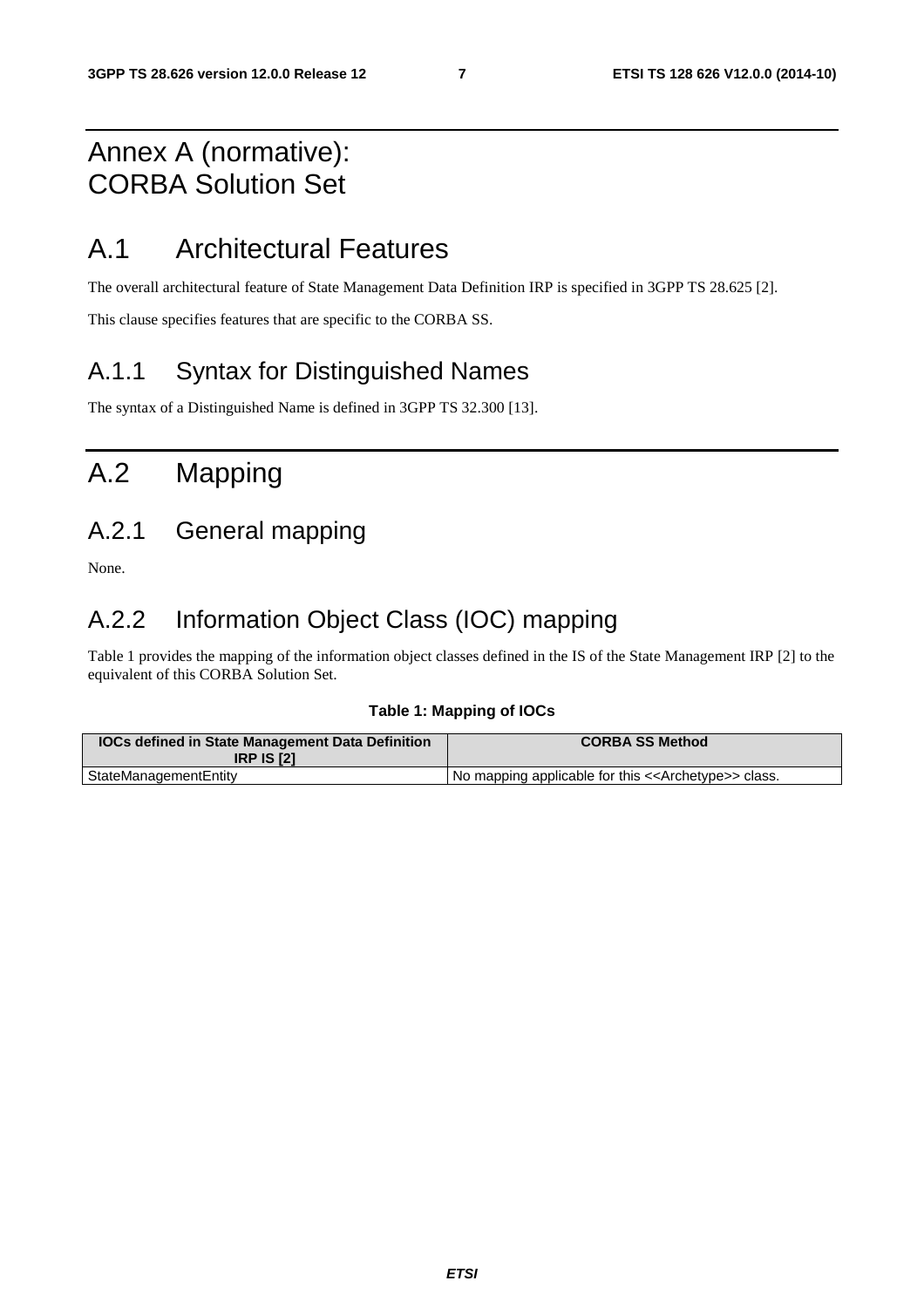| <b>Attributes defined in State</b><br><b>Management Data Definition</b><br><b>IRP IS [2]</b> | <b>CORBA SS Method attributes</b>                           | Qualifier |
|----------------------------------------------------------------------------------------------|-------------------------------------------------------------|-----------|
| operationalState                                                                             | OperationalState (ITU-T Recommendation X.721 [3])           | м         |
| operationalState                                                                             | OperationalStateTypeOpt (ITU-T Recommendation X.721 [3])    | O         |
| usageState                                                                                   | UsageState (ITU-T Recommandation X.721 [3])                 | м         |
| usageState                                                                                   | UsageStateTypeOpt (ITU-T Recommandation X.721 [3])          | O         |
| administrativeState                                                                          | AdministrativeState (ITU-T Recommandation X.721 [3])        | м         |
| administrativeState                                                                          | AdministrativeStateTypeOpt (ITU-T Recommandation X.721 [3]) | $\Omega$  |
| alarmStatus                                                                                  | AlarmStatus (ITU-T Recommandation M.3100 [4])               | м         |
| alarmStatus                                                                                  | AlarmStatusTypeOpt (ITU-T Recommendation M.3100 [4])        | O         |
| proceduralStatus                                                                             | ProceduralStatus (ITU-T Recommendation X.721 [3])           | м         |
| proceduralStatus                                                                             | ProceduralStatusTypeOpt (ITU-T Recommendation X.721 [3])    | $\Omega$  |
| availabilityStatus                                                                           | AvailabilityStatus (ITU-T Recommandation X.721 [3])         | м         |
| availabilityStatus                                                                           | AvailabilityStatusTypeOpt (ITU-T Recommandation X.721 [3])  | O         |
| controlStatus                                                                                | ControlStatus (ITU-T Recommandation X.721 [3])              | М         |
| controlStatus                                                                                | ControlStatusTypeOpt (ITU-T Recommandation X.721 [3])       | O         |
| standbyStatus                                                                                | StandbyStatus (ITU-T Recommandation X.721 [3])              | М         |
| standbyStatus                                                                                | StandbyStatusTypeOpt (ITU-T Recommandation X.721 [3])       | O         |
| unknownStatus                                                                                | UnknownStatus (ITU-T Recommendation X.721 [3])              | М         |
| unknownStatus                                                                                | UnknownStatusTypeOpt (ITU-T Recommendation X.721 [3])       | O         |

#### **Table 2: Mapping of Attributes**

# A.3 Solution Set definitions

#### A.3.1 IDL definition structure

Clause A.3.2 contains const definitions for State Management Data Definition IRP.

Clause A.3.3 contains commonly used optional definitions for State Management Data Definition IRP.

Clause A.3.4 contains commonly used definitions for State Management Data Definition IRP.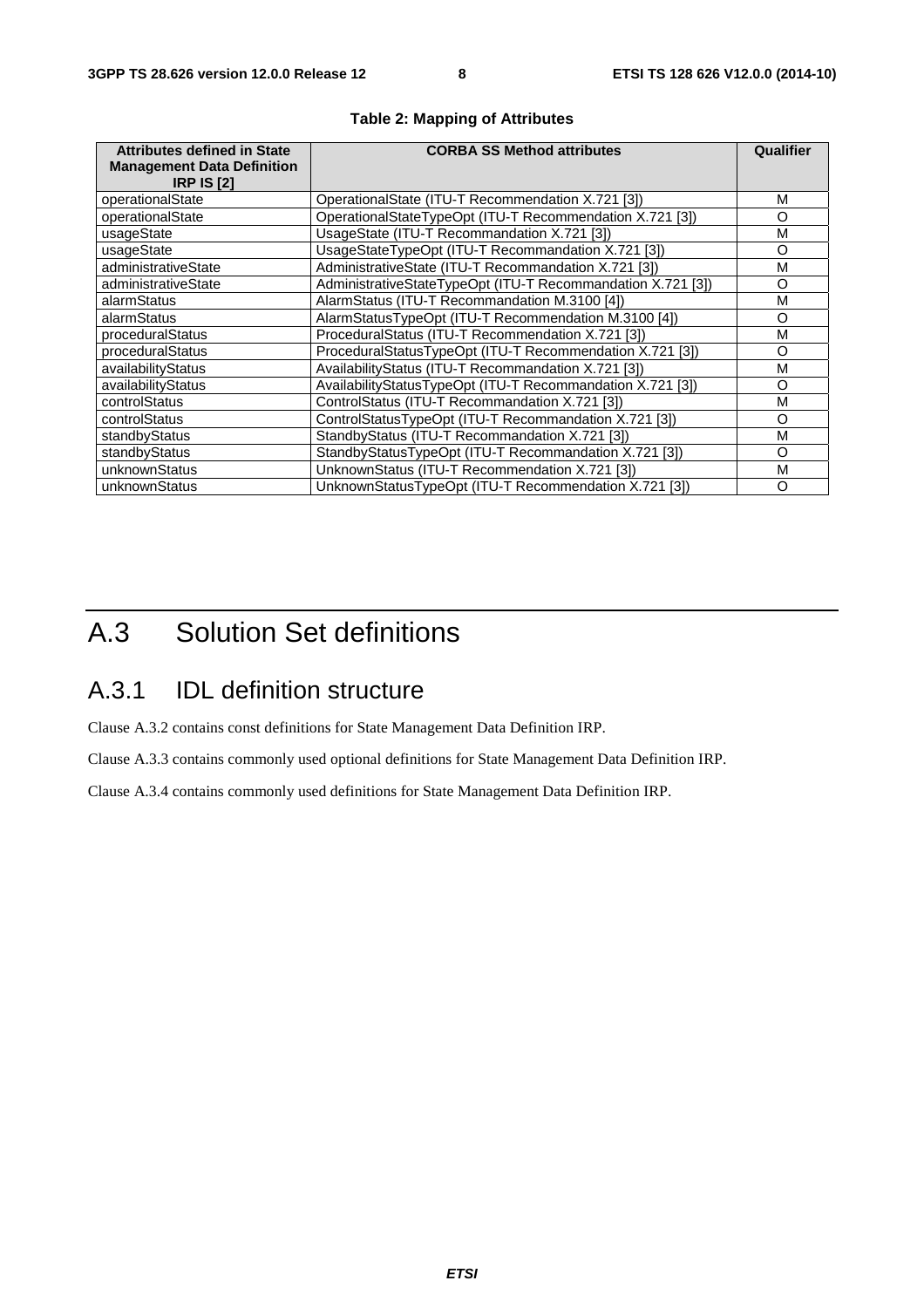#### A.3.2 IDL specification "StateManagementIRPConstDefs.idl"

```
//File:- StateManagementIRPConstDefs.idl 
#ifndef _STATE_MANAGEMENT_IRP_CONST_DEFS_IDL_ 
#define _STATE_MANAGEMENT_IRP_CONST_DEFS_IDL_ 
#include "CosNotification.idl" 
#include "ManagedGenericIRPConstDefs.idl" 
#include <StateManagementIRPCommonConstDefs.idl> 
#include <StateManagementIRPOptConstDefs.idl> 
// This statement must appear after all include statements 
#pragma prefix "3gppsa5.org" 
/* ## Module: StateManagementIRPConstDefs 
This module contains commonly used definitions for State Management IRP 
======================================================================== 
*/ 
module StateManagementIRPConstDefs 
{ 
/* 
   Constant definitions for state management notifications uses when populating the 
   Cos::Structured event. 
   The "name" party of the structured event carries the following constant definitions 
   appropriate to the state being notified. 
   Refer to TS 32.666 regarding how to populate the structured event 
*/ 
    interface AttributeNameValue { 
 const string OPERATIONAL_STATE = "operationalState"; 
const string USAGE_STATE = "usageState";
       const string ADMINISTRATIVE_STATE = "administrativeState"; 
       const string ALARM_STATUS = "alarmStatus"; 
      const string PROCEDURAL_STATUS = "proceduralStatus";
       const string AVAILABILITY_STATUS = "availabilityStatus"; 
      const string CONTROL_STATUS = "controlStatus";<br>
const string STANDBY_STATUS = "standbyStatus";<br>
const string UNKNOWN_STATUS = "unknownStatus";
      const string STANDBY_STATUS
      const string UNKNOWN_STATUS
    }; 
/* 
    The following structures provide the new state value, 
    and the optional old state value 
    The structures are passed in the value part of the cos structured event 
*/ 
    struct OperationalStateOldNewValue{ 
       StateManagementIRPCommonConstDefs::OperationalState new; 
       StateManagementIRPOptConstDefs::OperationalStateTypeOpt old; 
    }; 
    struct UsageStateOldNewValue{ 
       StateManagementIRPCommonConstDefs::UsageState new; 
       StateManagementIRPOptConstDefs::UsageStateTypeOpt old; 
    }; 
    struct AdministrativeStateOldNewValue{ 
       StateManagementIRPCommonConstDefs::AdministrativeState new; 
       StateManagementIRPOptConstDefs::AdministrativeStateTypeOpt old; 
    }; 
    struct AlarmStatusOldNewValue{ 
       StateManagementIRPCommonConstDefs::AlarmStatus new; 
       StateManagementIRPOptConstDefs::AlarmStatusTypeOpt old; 
    }; 
    struct ProceduralStatusOldNewValue{ 
       StateManagementIRPCommonConstDefs::ProceduralStatusValues new; 
       StateManagementIRPOptConstDefs::ProceduralStatusTypeOpt old; 
    }; 
    struct AvailabilityStatusOldNewValue{
```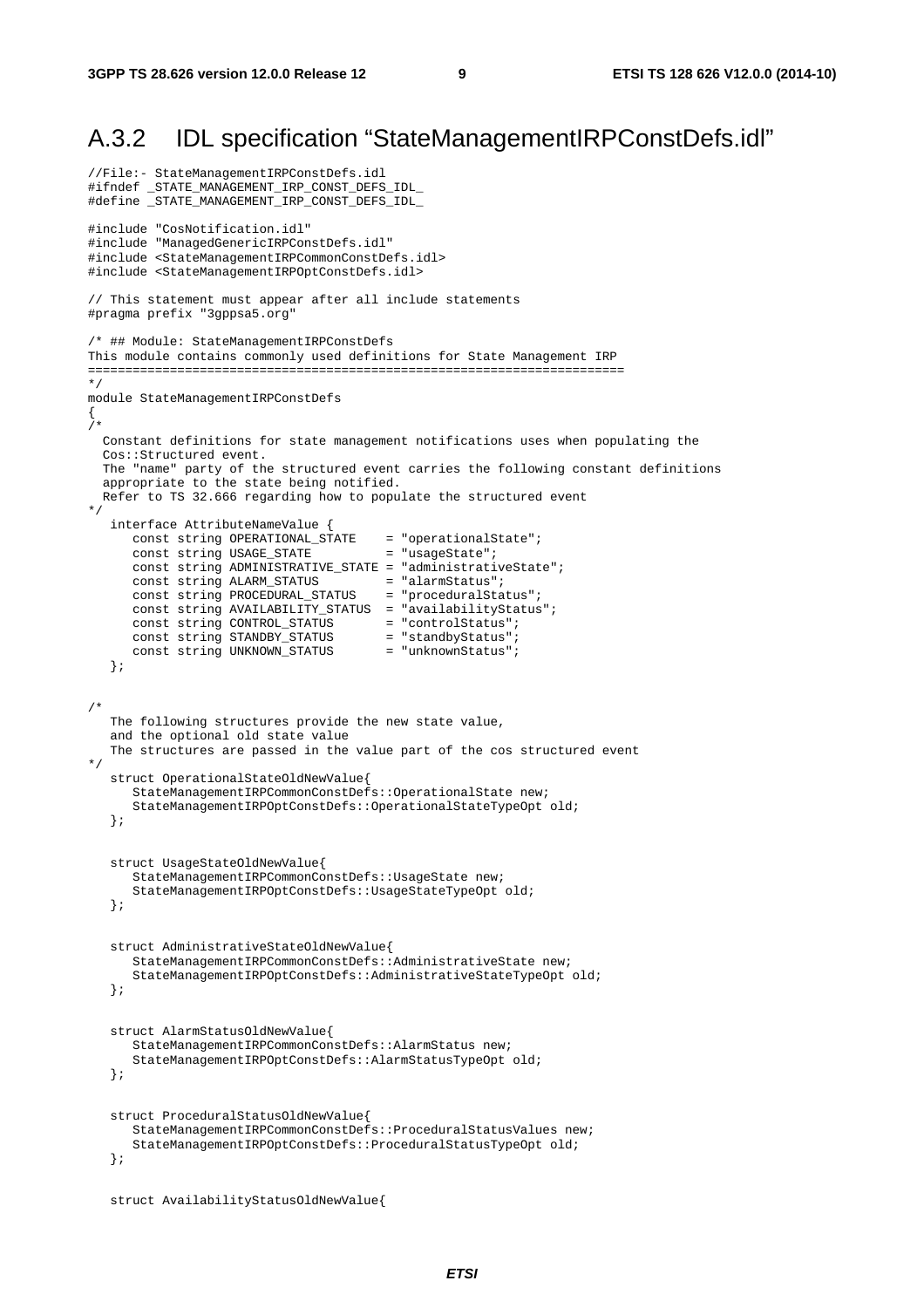```
 StateManagementIRPCommonConstDefs::AvailabilityStatusValues new; 
       StateManagementIRPOptConstDefs:: AvailabilityStatusTypeOpt old; 
   }; 
    struct ControlStatusOldNewValue{ 
       StateManagementIRPCommonConstDefs::ControlStatusValues new; 
       StateManagementIRPOptConstDefs::ControlStatusTypeOpt old; 
    }; 
   struct StandbyStatusOldNewValue{ 
       StateManagementIRPCommonConstDefs::StandbyStatus new; 
       StateManagementIRPOptConstDefs::StandbyStatusTypeOpt old; 
    }; 
   struct UnknownStatusOldNewValue{ 
       StateManagementIRPCommonConstDefs::UnknownStatus new; 
       StateManagementIRPOptConstDefs::UnknownStatusTypeOpt old; 
    }; 
};
```

```
#endif // _STATE_MANAGEMENT_IRP_CONST_DEFS_IDL_
```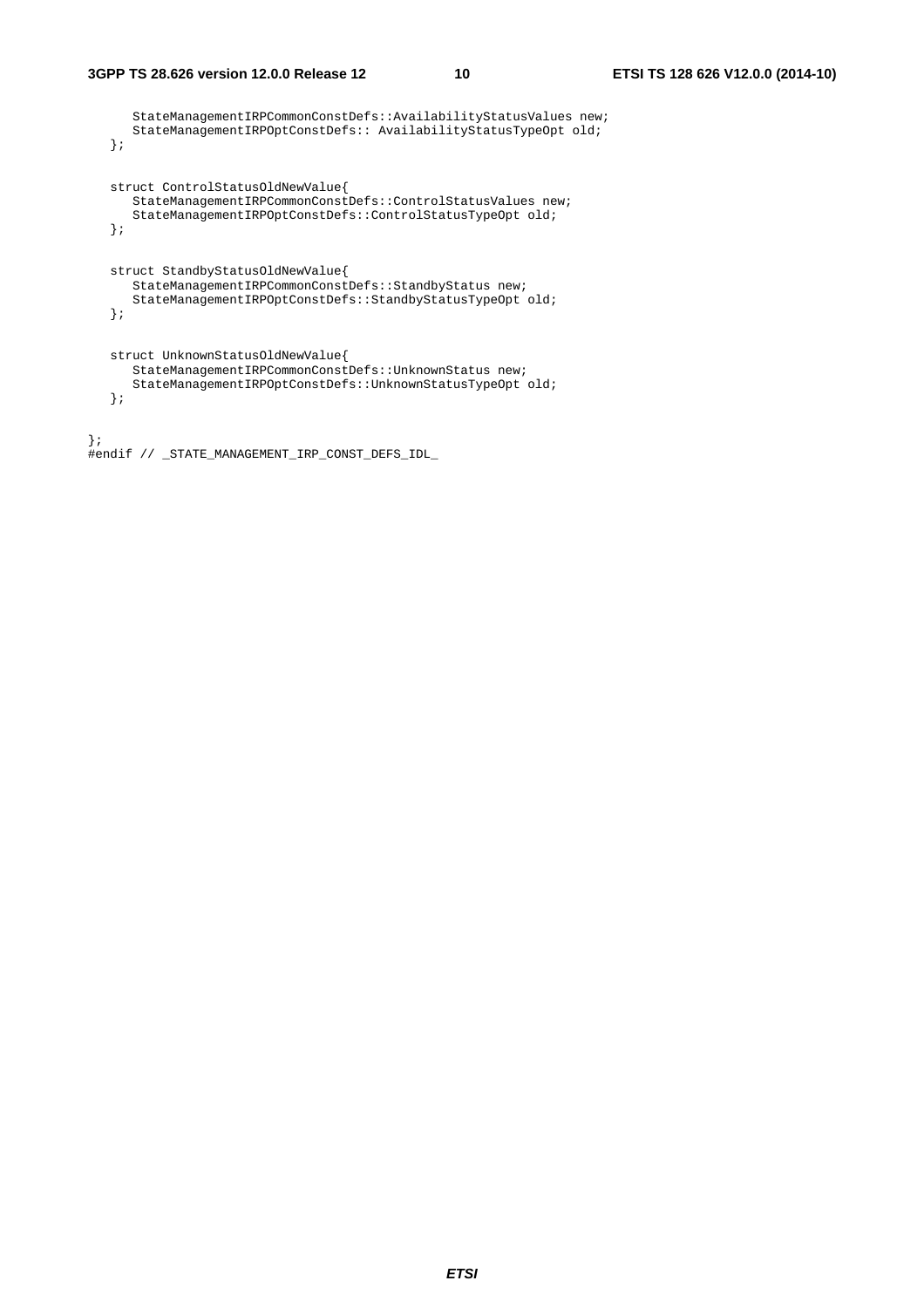#### A.3.3 IDL specification "StateManagementIRPOptConstDefs.idl"

```
//File:-StateManagementIRPOptConstDefs.idl 
#ifndef _STATE_MANAGEMENT_IRP_OPT_CONST_DEFS_IDL_ 
#define _STATE_MANAGEMENT_IRP_OPT_CONST_DEFS_IDL_ 
#include "CosNotification.idl" 
#include "ManagedGenericIRPConstDefs.idl" 
#include "StateManagementIRPCommonConstDefs.idl" 
// This statement must appear after all include statements 
#pragma prefix "3gppsa5.org" 
/* ## Module: StateManagementIRPOptConstDefs 
This module contains commonly used optional definitions for State Management IRP 
================================================================================ 
*/ 
module StateManagementIRPOptConstDefs 
{ 
    /* 
    Definition of Operational State based on X.721 [3], if optional. 
    */ 
    union OperationalStateTypeOpt switch(boolean) 
    { 
       case TRUE: StateManagementIRPCommonConstDefs::OperationalState operational_state; 
    }; 
/ *
    Definition of Usage State based on X.721 [3], if optional. 
    */ 
    union UsageStateTypeOpt switch(boolean) 
    { 
       case TRUE: StateManagementIRPCommonConstDefs::UsageState usage_state; 
    }; 
    /* 
    Definition of Administrative State based on X.721 [3], if optional. 
    */ 
    union AdministrativeStateTypeOpt switch(boolean) 
    { 
       case TRUE: StateManagementIRPCommonConstDefs::AdministrativeState administrative_state; 
    }; 
/ *
    Definition of Alarm Status based on M.3100 [4], if optional. 
 */ 
    union AlarmStatusTypeOpt switch(boolean) 
    { 
       case TRUE: StateManagementIRPCommonConstDefs::AlarmStatus alarm_status; 
    }; 
    /* 
    Definition of Procedural Status based on X.721 [3], if optional. 
 */ 
    union ProceduralStatusTypeOpt switch(boolean) 
    { 
      case TRUE: StateManagementIRPCommonConstDefs::ProceduralStatus procedural_status;
    }; 
    /* 
    Definition of Availability Status based on X.721 [3], if optional. 
 */ 
    union AvailabilityStatusTypeOpt switch(boolean) 
    { 
       case TRUE: StateManagementIRPCommonConstDefs::AvailabilityStatus availability_status; 
    }; 
    /* 
    Definition of Control Status based on X.721 [3], if optional. 
 */ 
    union ControlStatusTypeOpt switch(boolean) 
    { 
       case TRUE: StateManagementIRPCommonConstDefs::ControlStatus control_status; 
    }; 
    /*
```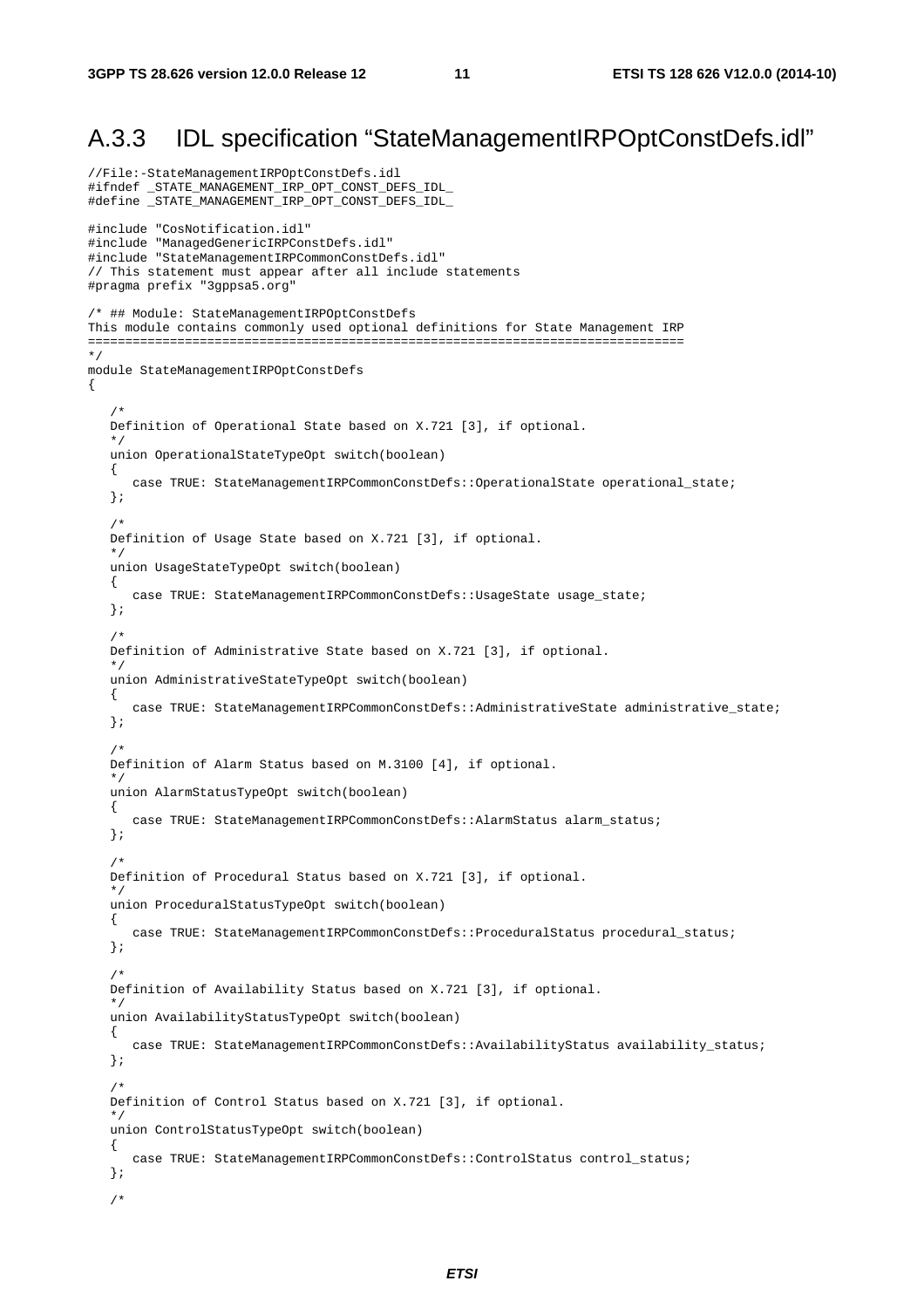Definition of Standby Status based on X.721 [3], if optional. \*/ union StandbyStatusTypeOpt switch(boolean) { case TRUE: StateManagementIRPCommonConstDefs::StandbyStatus standby\_status; }; /\* Definition of Unknown Status based on X.721 [3], if optional. \*/ union UnknownStatusTypeOpt switch(boolean) { case TRUE: StateManagementIRPCommonConstDefs::UnknownStatus unknown\_status; }; };

#endif // \_STATE\_MANAGEMENT\_IRP\_OPT\_CONST\_DEFS\_IDL\_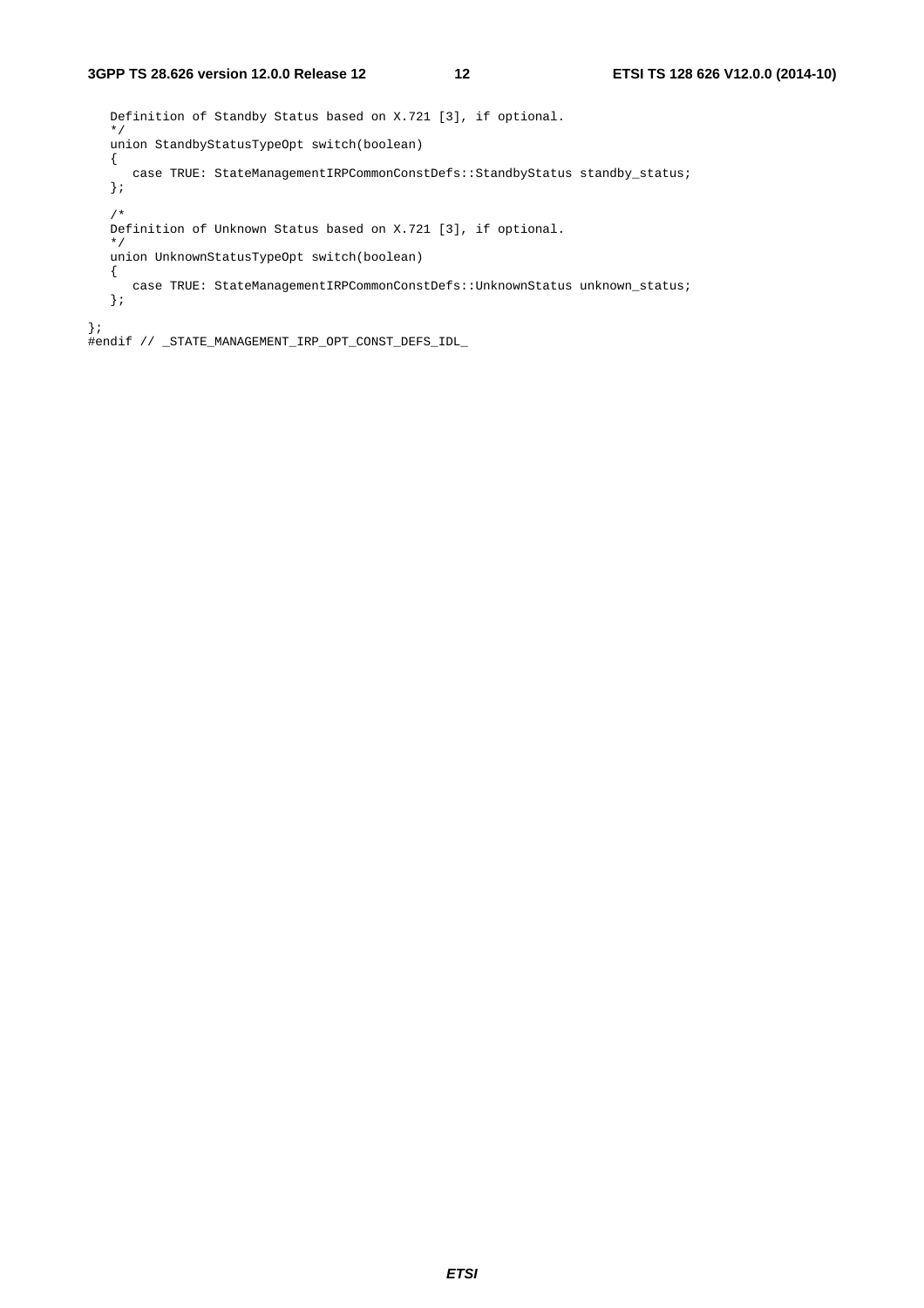//File: StateManagementIRPCommonConstDefs.idl

### A.3.4 IDL specification "StateManagementIRPCommonConstDefs.idl"

```
#ifndef _STATE_MANAGEMENT_IRP_COMMON_CONST_DEFS_IDL_ 
#define _STATE_MANAGEMENT_IRP_COMMON_CONST_DEFS_IDL_ 
// This statement must appear after all include statements 
#pragma prefix "3gppsa5.org" 
/* Module: StateManagementIRPCommonConstDefs 
This module contains commonly used definitions for State Management IRP 
======================================================================== 
*/ 
module StateManagementIRPCommonConstDefs 
{ 
/ *
    Definition of Operational State based on X.721 [3], if mandatory. 
    */ 
    enum OperationalState 
    { 
       Disabled, Enabled 
    }; 
    /* 
    Definition of Usage State based on X.721 [3], if mandatory. 
    */ 
    enum UsageState 
    { 
       Idle, Active, Busy 
    }; 
    /* 
    Definition of Administrative State based on X.721 [3], if mandatory. 
    */ 
    enum AdministrativeState 
    { 
       Locked, Unlocked, ShuttingDown 
    }; 
    /* 
    Definition of Alarm Status based on M.3100 [4], if mandatory. 
 */ 
    enum AlarmStatus 
    { 
       CLEARED, INDETERMINATE, WARNING, MINOR, MAJOR, CRITICAL 
    }; 
   /*
    Definition of Procedural Status based on X.721 [3], if mandatory. 
 */ 
    enum ProceduralStatusValues 
    { 
       InitializationRequired, NotInitialized, Initializing, Reporting, 
       Terminating 
    }; 
    typedef sequence <ProceduralStatusValues,5> ProceduralStatus; 
    /* 
    Definition of Availability Status based on X.721 [3], if mandatory. 
    */ 
    enum AvailabilityStatusValues 
   \left\{ \right. InTest, Failed, PowerOff, OffLine, OffDuty, Dependency, Degraded, 
       NotInstalled, LogFull 
    }; 
    typedef sequence <AvailabilityStatusValues,9> AvailabilityStatus; 
    /* 
    Definition of Control Status based on X.721 [3], if mandatory. 
    */ 
    enum ControlStatusValues 
    { 
       SubjectToTest, PartOfServicesLocked, ReservedForTest, Suspended 
    };
```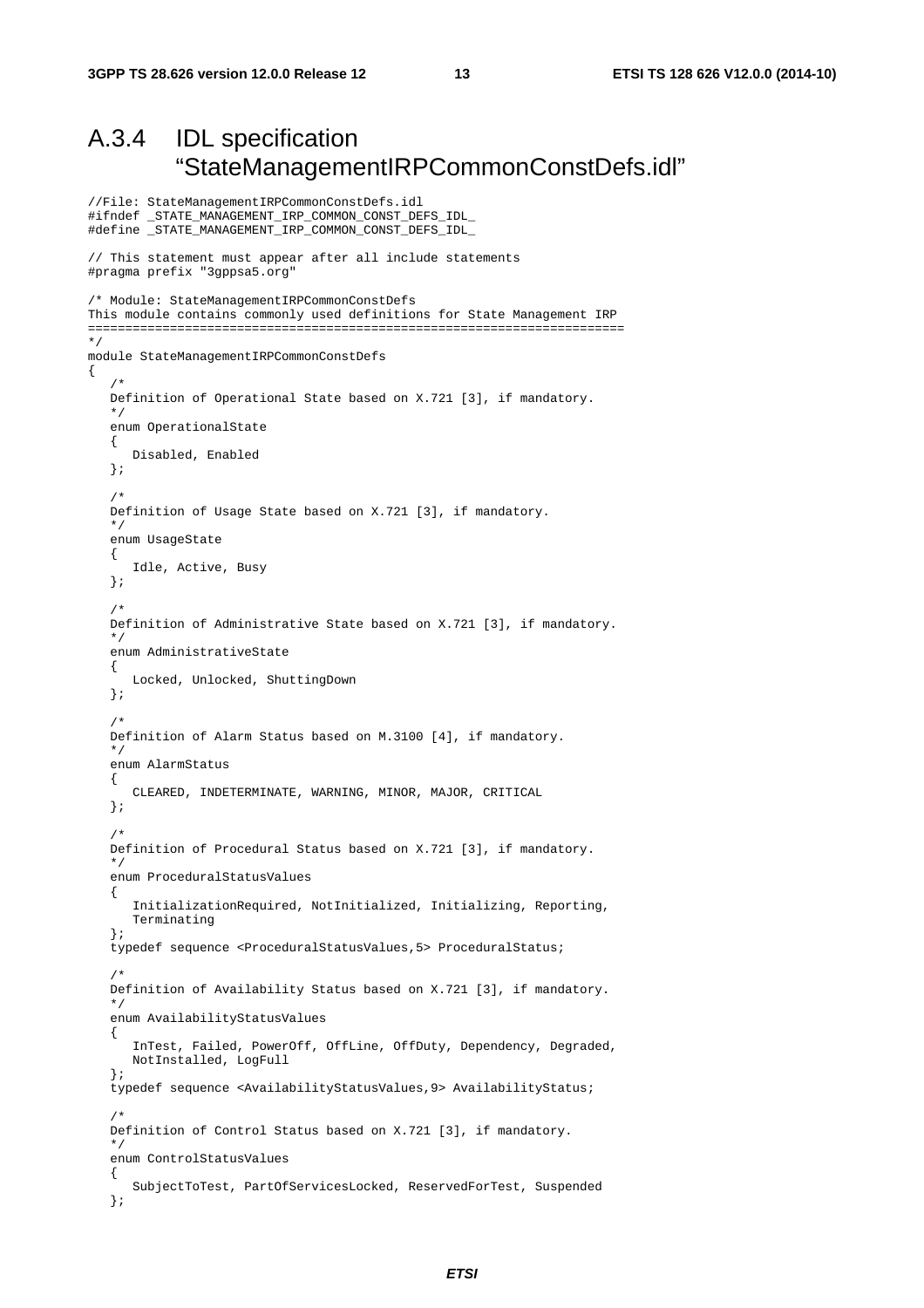```
 typedef sequence <ControlStatusValues,4> ControlStatus; 
    /* 
   Definition of Standby Status based on X.721 [3], if mandatory. 
    */ 
    enum StandbyStatus 
    { 
      HotStandby, ColdStandby, ProvidingService 
    }; 
    /* 
 Definition of Unknown Status based on X.721 [3], if mandatory 
 (if switch is TRUE then value equal to TRUE implies "unknown status"). 
    */ 
   union UnknownStatus switch(boolean) 
    { 
      case TRUE: boolean value; 
    }; 
}; 
#endif //_STATE_MANAGEMENT_IRP_COMMON_CONST_DEFS_IDL_
```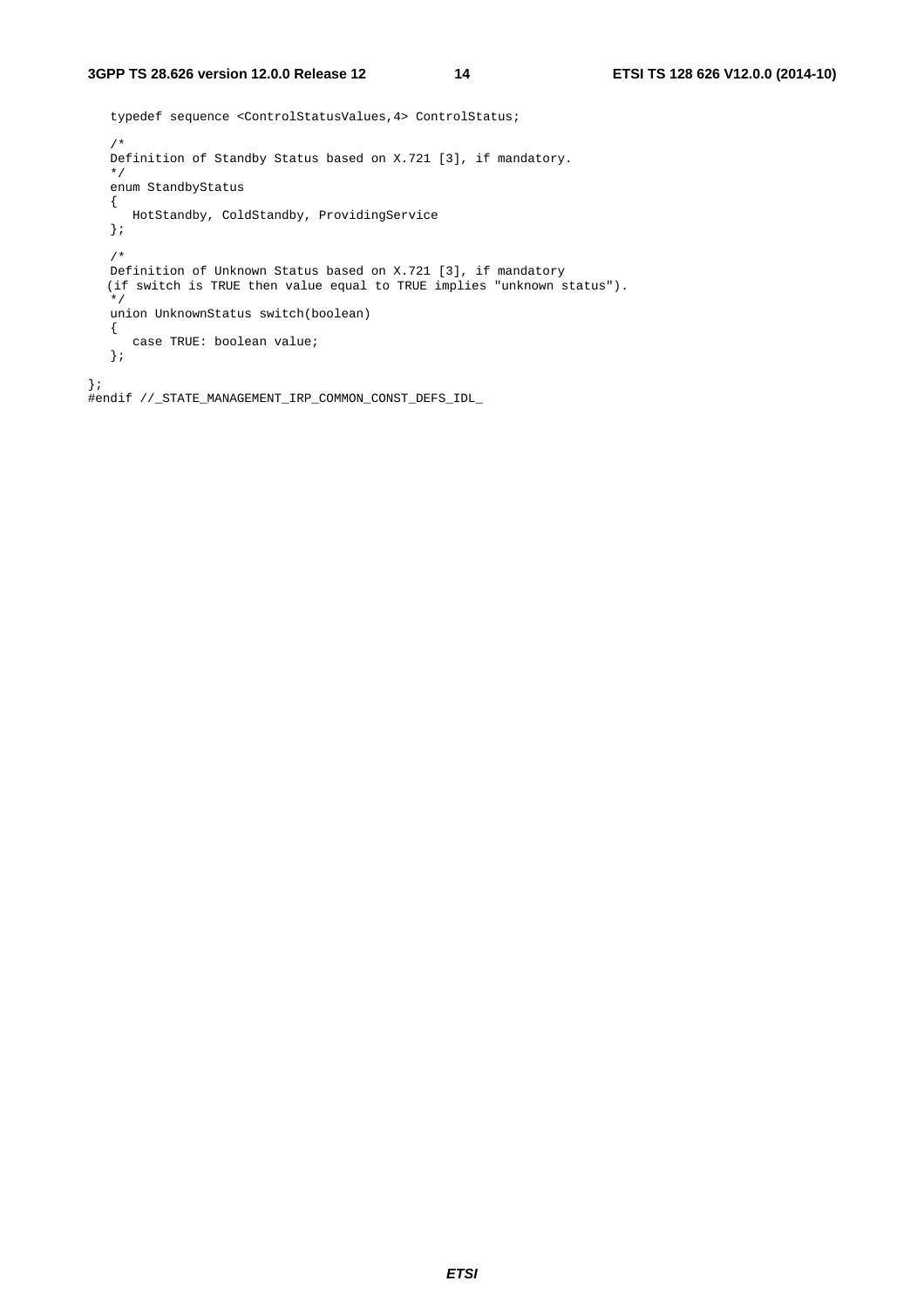### Annex B (normative): XML definitions

### B.0 General

This annex specifies the XML file format definition for the Bulk Configuration Management IRP IS [5] for the IRP whose semantics is specified in State Management Data Definition IRP: Information Service (IS) (3GPP TS 28.625 [2]).

The XML file formats are based on XML [7], XML Schema [9][10]and XML Namespace [11] standards.

### B.1 Architectural features

#### B.1.0 Introduction

The overall architectural feature of State Management IRP is specified in 3GPP TS 28.625 [2].

This clause specifies features that are specific to the XML Schema definitions.

#### B.1.1 Syntax for Distinguished Names

The syntax of a Distinguished Name is defined in 3GPP TS 32.300 [5].

# B.2 Mapping

The mapping is not present in the current version of this specification.

# B.3 Solution Set definitions

#### B.3.1 XML definition structure

The overall description of the file format of configuration data XML files is provided by 3GPP TS 32.616 [6].

Clause B.3.2 defines the XML schema stateManagementIRP.xsd for the State Management IRP: Information Service (IS) defined in 3GPP TS 28.625 [2].

The definition of the XML element types complies with the generic mapping rules defined in 3GPP TS 32.616 [6].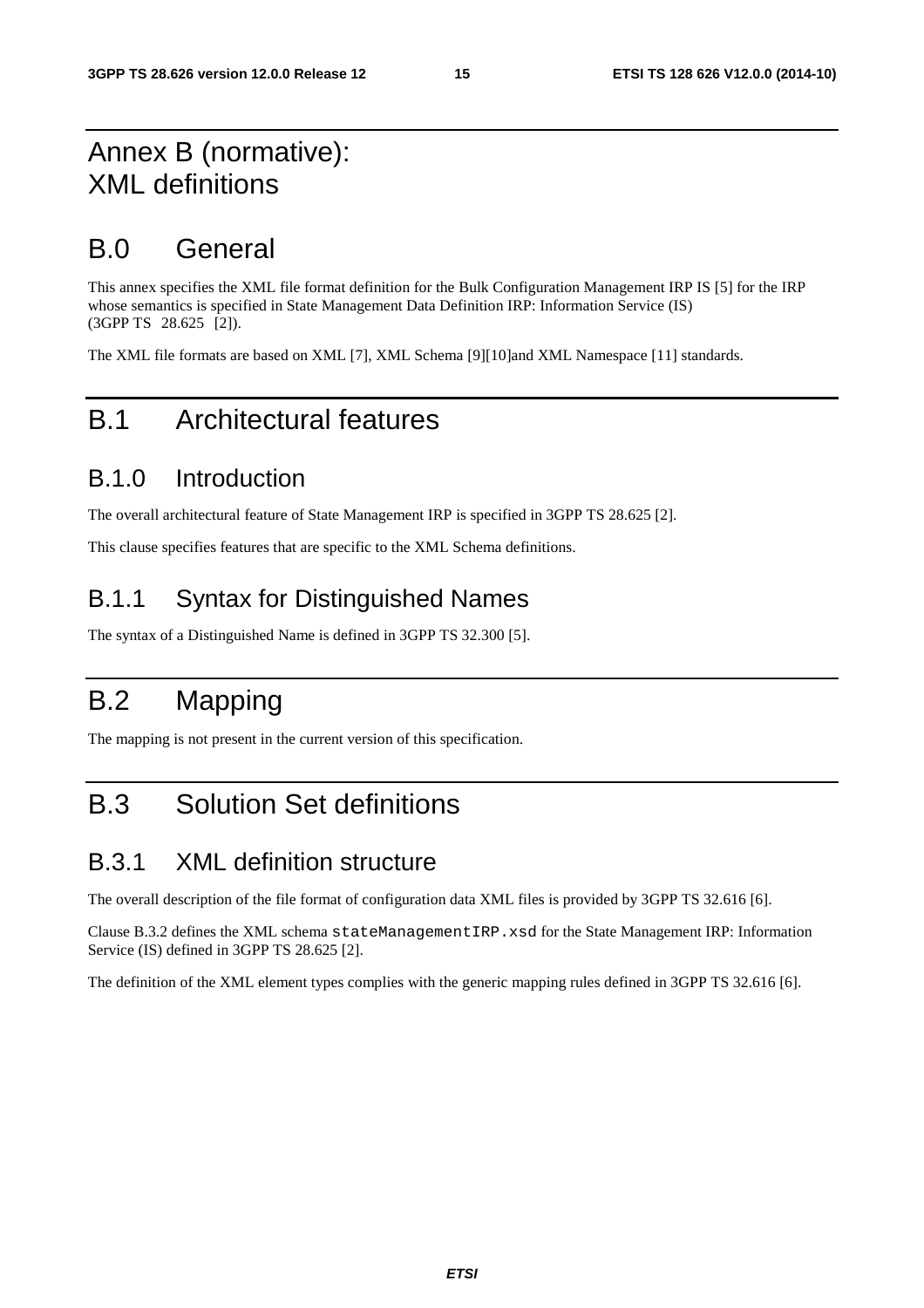#### B.3.2 XML schema "stateManagementIRP.xsd"

```
<?xml version="1.1" encoding="UTF-8"?> 
\leq ! - 3GPP TS 28.626 State Management IRP 
  Bulk CM Configuration data file XML schema 
   stateManagementIRP.xsd 
--> 
<schema 
   targetNamespace= 
     "http://www.3gpp.org/ftp/specs/archive/28_series/28.626#stateManagementIRP" 
   elementFormDefault="qualified" 
   xmlns="http://www.w3.org/2001/XMLSchema" 
   xmlns:sm= 
     "http://www.3gpp.org/ftp/specs/archive/28_series/28.626#stateManagementIRP" 
> 
   <!-- State Management IRP related XML types --> 
   <simpleType name="operationalStateType"> 
     <restriction base="string"> 
       <enumeration value="enabled"/> 
       <enumeration value="disabled"/> 
     </restriction> 
   </simpleType> 
   <simpleType name="usageStateType"> 
     <restriction base="string"> 
       <enumeration value="idle"/> 
       <enumeration value="active"/> 
       <enumeration value="busy"/> 
     </restriction> 
   </simpleType> 
   <simpleType name="administrativeStateType"> 
     <restriction base="string"> 
       <enumeration value="locked"/> 
       <enumeration value="unlocked"/> 
       <enumeration value="shuttingDown"/> 
     </restriction> 
   </simpleType> 
   <simpleType name="alarmStatusType"> 
     <restriction base="string"> 
       <enumeration value="cleared"/> 
       <enumeration value="indeterminate"/> 
       <enumeration value="warning"/> 
       <enumeration value="minor"/> 
       <enumeration value="major"/> 
       <enumeration value="critical"/> 
     </restriction> 
   </simpleType> 
   <simpleType name="proceduralStatusElementType"> 
     <restriction base="string"> 
       <enumeration value="initializationRequired"/> 
       <enumeration value="notInitialized "/> 
       <enumeration value="initializing"/> 
       <enumeration value="reporting"/> 
       <enumeration value="terminating"/> 
     </restriction> 
   </simpleType> 
   <complexType name="proceduralStatusType"> 
     <sequence minOccurs="0" maxOccurs="5"> 
       <element name="proceduralStatusElement" type="sm:proceduralStatusElementType"/> 
     </sequence> 
   </complexType> 
   <simpleType name="availabilityStatusElementType"> 
     <restriction base="string"> 
       <enumeration value="inTest"/> 
       <enumeration value="failed"/> 
       <enumeration value="powerOff"/> 
       <enumeration value="offLine"/> 
       <enumeration value="offDuty"/> 
       <enumeration value="dependency"/> 
       <enumeration value="degraded"/> 
       <enumeration value="notInstalled"/> 
       <enumeration value="logFull"/> 
     </restriction> 
   </simpleType> 
   <complexType name="availabilityStatusType"> 
     <sequence minOccurs="0" maxOccurs="9">
```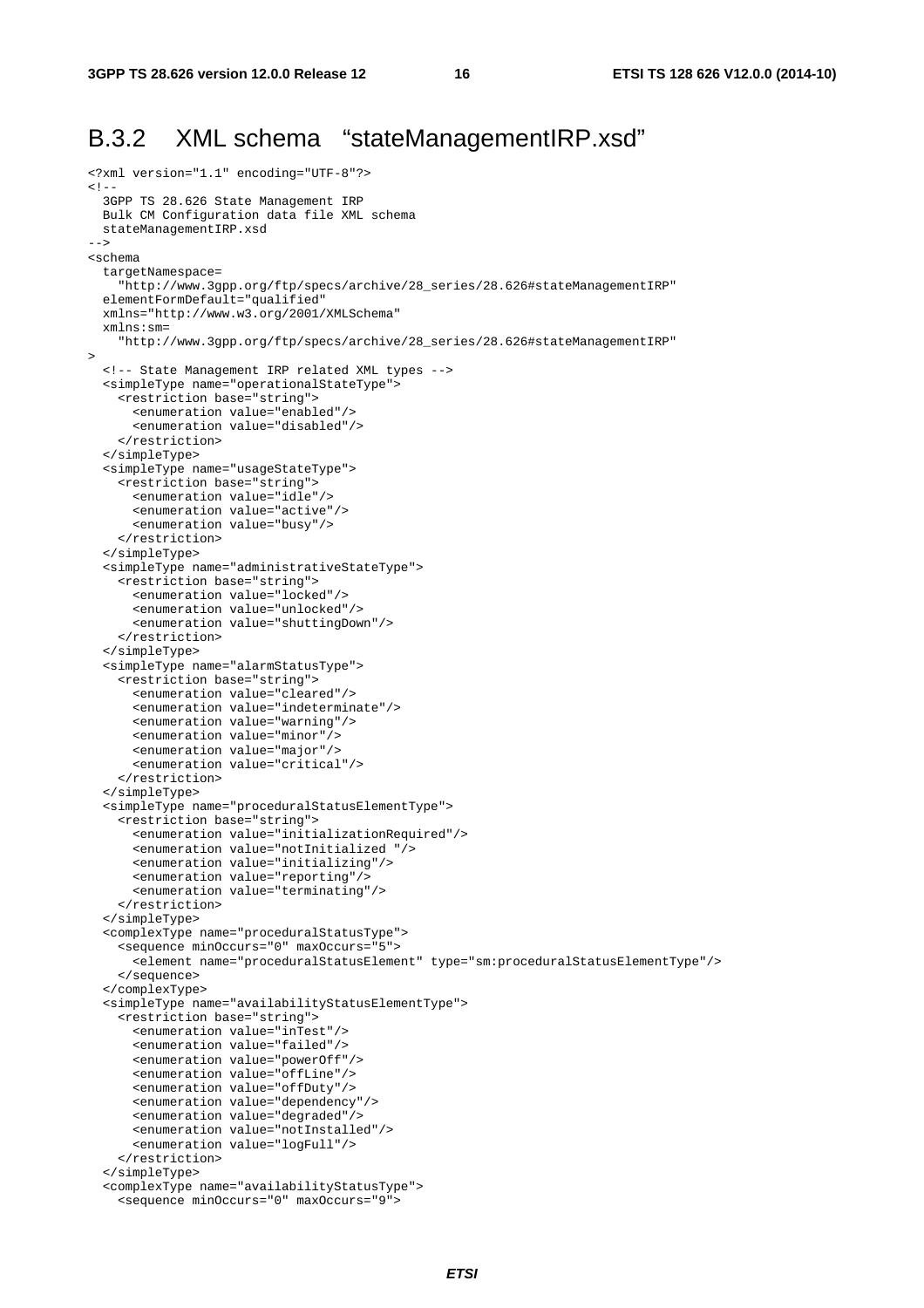<element name="availabilityStatusElement" type="sm:availabilityStatusElementType"/> </sequence> </complexType> <simpleType name="controlStatusElementType"> <restriction base="string"> <enumeration value="subjectToTest"/> <enumeration value="partOfServicesLocked"/> <enumeration value="reservedForTest"/> <enumeration value="suspended"/> </restriction> </simpleType> <complexType name="controlStatusType"> <sequence minOccurs="0" maxOccurs="4"> <element name="controlStatusElement" type="sm:controlStatusElementType"/> </sequence> </complexType> <simpleType name="standbyStatusType"> <restriction base="string"> <enumeration value="hotStandby"/> <enumeration value="coldStandby"/> <enumeration value="providingService"/> </restriction> </simpleType> <simpleType name="unknownStatusType"> <restriction base="boolean"> <pattern value="true"/> <pattern value="false"/> </restriction> </simpleType> <element name="operationalState" type="sm:operationalStateType"/> <element name="usageState" type="sm:usageStateType"/> <element name="administrativeState" type="sm:administrativeStateType"/> <element name="alarmStatus" type="sm:alarmStatusType"/> <element name="proceduralStatus" type="sm:proceduralStatusType"/> <element name="availabilityStatus" type="sm:availabilityStatusType"/> <element name="controlStatus" type="sm:controlStatusType"/> <element name="standbyStatus" type="sm:standbyStatusType"/> <element name="unknownStatus" type="sm:unknownStatusType"/> </schema>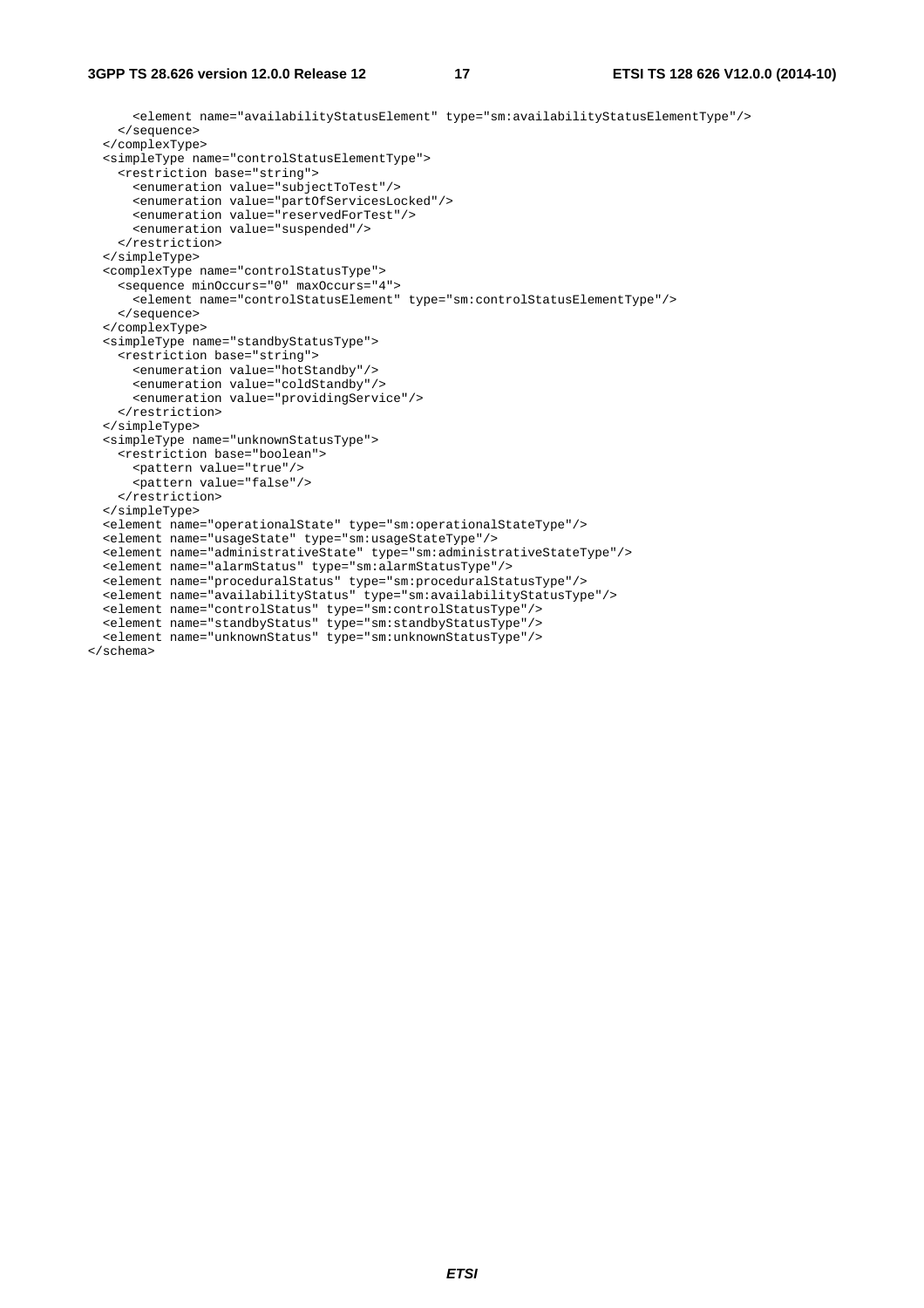# Annex C (Informative): Change history

|             | <b>Change history</b> |             |                 |  |  |                                                                                   |                 |            |
|-------------|-----------------------|-------------|-----------------|--|--|-----------------------------------------------------------------------------------|-----------------|------------|
| <b>Date</b> |                       | <b>TSG#</b> |                 |  |  | <b>TSG Doc. ICR IRev ISubiect/Comment</b>                                         | <b>IOI</b> d    | <b>New</b> |
| 2014-06     |                       | SA#64       | SP-140332 001   |  |  | upgrade XSD                                                                       | $11.0.0$ 11.1.0 |            |
|             |                       |             | ISP-140358 I002 |  |  | remove the feature support statements                                             |                 |            |
| 2014-09     |                       | SA#65       | ISP-140560 003  |  |  | Update the link from Solution Set to Information Service due to the 11.1.0 12.0.0 |                 |            |
|             |                       |             |                 |  |  | lend of Release 12                                                                |                 |            |